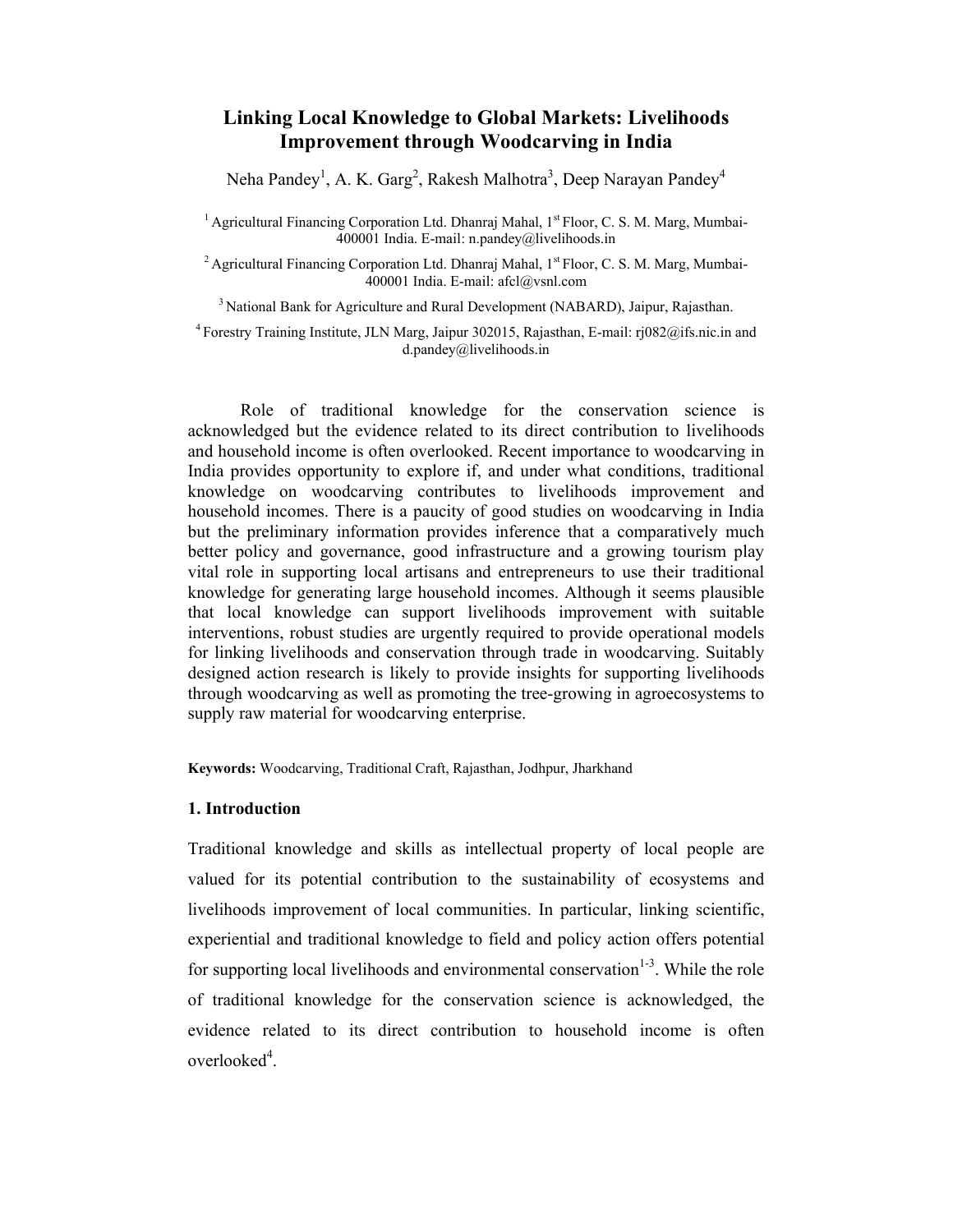Recent importance to woodcarving in India provides opportunity to explore if, and under what conditions, traditional knowledge on woodcarving contributes to livelihoods improvement and household incomes. The purpose of this article is to explore the available literature, identify knowledge gaps, and set priorities for research that contributes to operational models for livelihoods improvement through linking local knowledge on woodcarving to global markets.

## **2. Carvings as the oldest traditions of figurative art**

Engravings and carvings are the earliest and enduring form of sculptures produced by humans. The Middle Stone Age abstract representations engraved on pieces of red ochre from Blombos Cave in South Africa have been dated about 77,000 years ago. These engravings support the evidence for emergence of modern human behavior at least 35,000 years before the start of the Upper Paleolithic<sup>5</sup>. Furthermore, origin of the figurative art is now considered as a crucial threshold in human evolution. Figurines carved from mammoth ivory at Hohle Fels Cave in the Swabian Jura, Germany provide evidence for the appearance of figurative art more than 30,000 years ago. These Aurignacian sculptures belong to one of the oldest traditions of figurative art known worldwide<sup>6</sup>.

## **3. Worldwide existence of traditional knowledge on woodcarving**

Starting with these pioneering steps, a continuous history of nature-society interactions gave rise to a large body of traditional knowledge in diverse fields including<sup>7</sup>: (i) hunting, fishing and gathering; (ii) agriculture, animal husbandry, tree cultivation; (iii) preparation, conservation and distribution of food; (iv) location, collection and storage of water; (v) coping with disease and injury; (vi) interpretation of climatic phenomena; (vii) manufacture of clothing, tools, crafts and woodcarving; (viii) construction and maintenance of shelter; (ix) orientation and navigation on land and sea; (x) management of nature-society interactions; and (xi) adaptation to environmental/social change.

Amid such a diverse body of knowledge, the art of woodcarving is of particular interest because it combines aesthetics with utility. Contribution of woodcarvings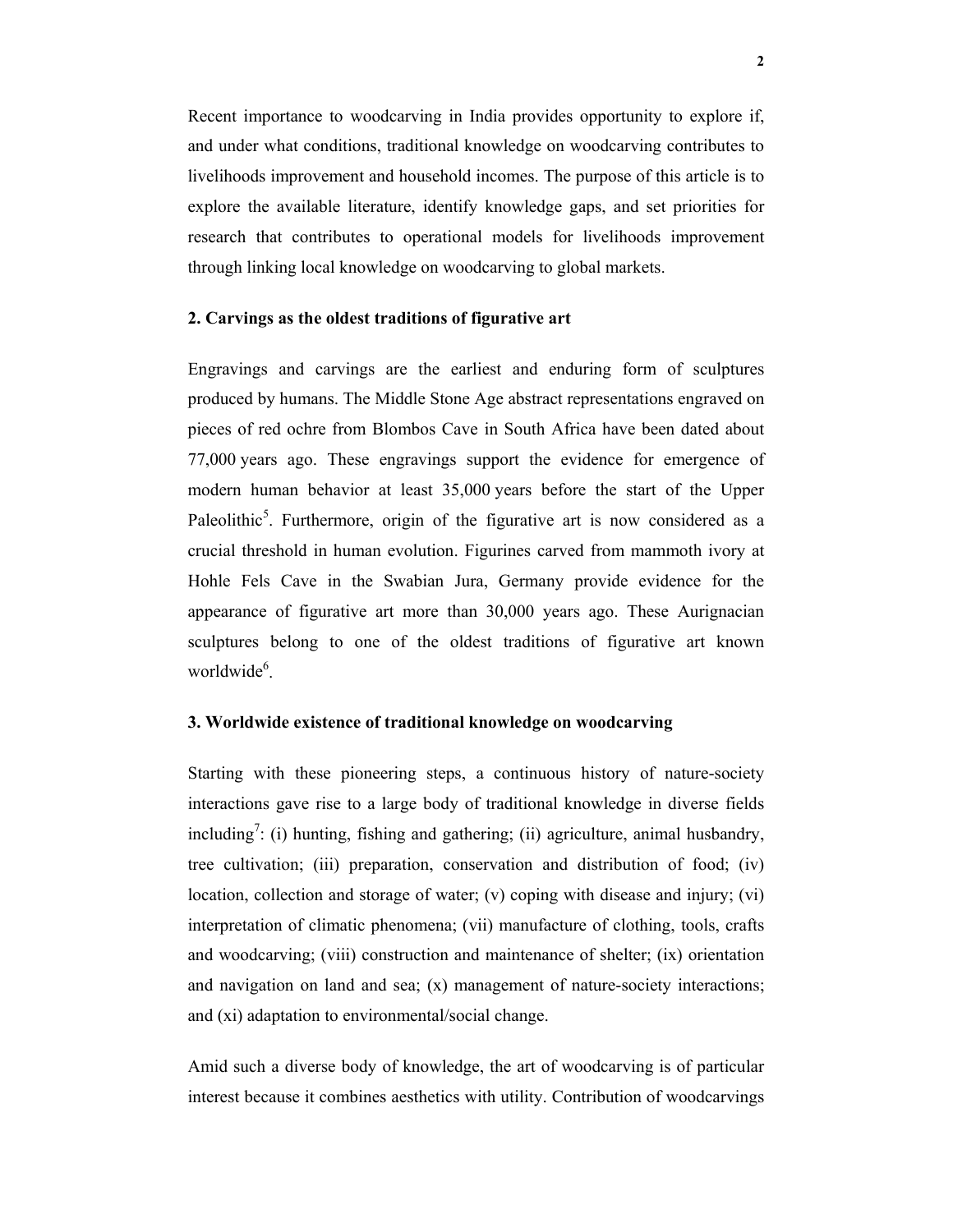to livelihoods is now well researched in Kenya, South Africa, Uganda, Zimbabwe, Indonesia, and Mexico<sup>8</sup>. Oaxacan wood carvings from Mexico are known worldwide<sup>9</sup>. For instance, the woodcarvings in Kenya are estimated to support livelihoods of  $\sim 80,000$  carvers and their 500,000 dependents, generating export earnings of \$US20 million to markets in North America, Asia, and Europe<sup>10</sup>. Likewise, woodcarving in South Africa provides household income between US\$500-2000 per year, which is about 80% of the household cash<sup>11</sup>. Export earning in Bali region of Indonesia amounts to US\$100 million annually<sup>11</sup>. In India, Rajasthan is considered the cradle of string puppetry that helped in specialized woodcarving for puppet-making<sup>12</sup>. There are numerous such examples showing the links between local knowledge and livelihoods improvement across the world<sup>13-15</sup>. Recently, a range of case studies from Australia, India, Africa and Mexico provide further evidence of woodcraft's critical links to rural livelihoods, deforestation, biodiversity and conservation, forestry and forest policy and the international trade regime<sup>16</sup>.

#### **4. Woodcarving in India**

Although study of woodcarvings in India has just begun, the country has emerged as one of the largest producers of woodcarvings globally. Woodcarving export in 2002-03 amounted to Rs. 5113.5 million (US\$ 113.55 million) (**Figure 1**). The noteworthy issue here is that even though many states in India are rich in traditional woodcarving<sup>17</sup>, their contribution to the national export pool varies widely. In order to learn about other enabling factors, apart from the existence of traditional knowledge, it is useful to compare the woodcarving enterprises in Rajasthan (western India: wood deficit region) and Jharkhand (eastern India: wood surplus region).

### *Rajasthan*

Jodhpur in Rajasthan has rich tradition of woodcarving in the form of wood figurines, deities and artistic furniture. During the ancient and medieval periods, rulers of Rajasthan supported the woodcraft by providing patronage to woodcarvers and artisans<sup>18</sup>. Numerous exhibitions of decorative and industrial arts are said to have been organized in the past to promote innovation<sup>19</sup>.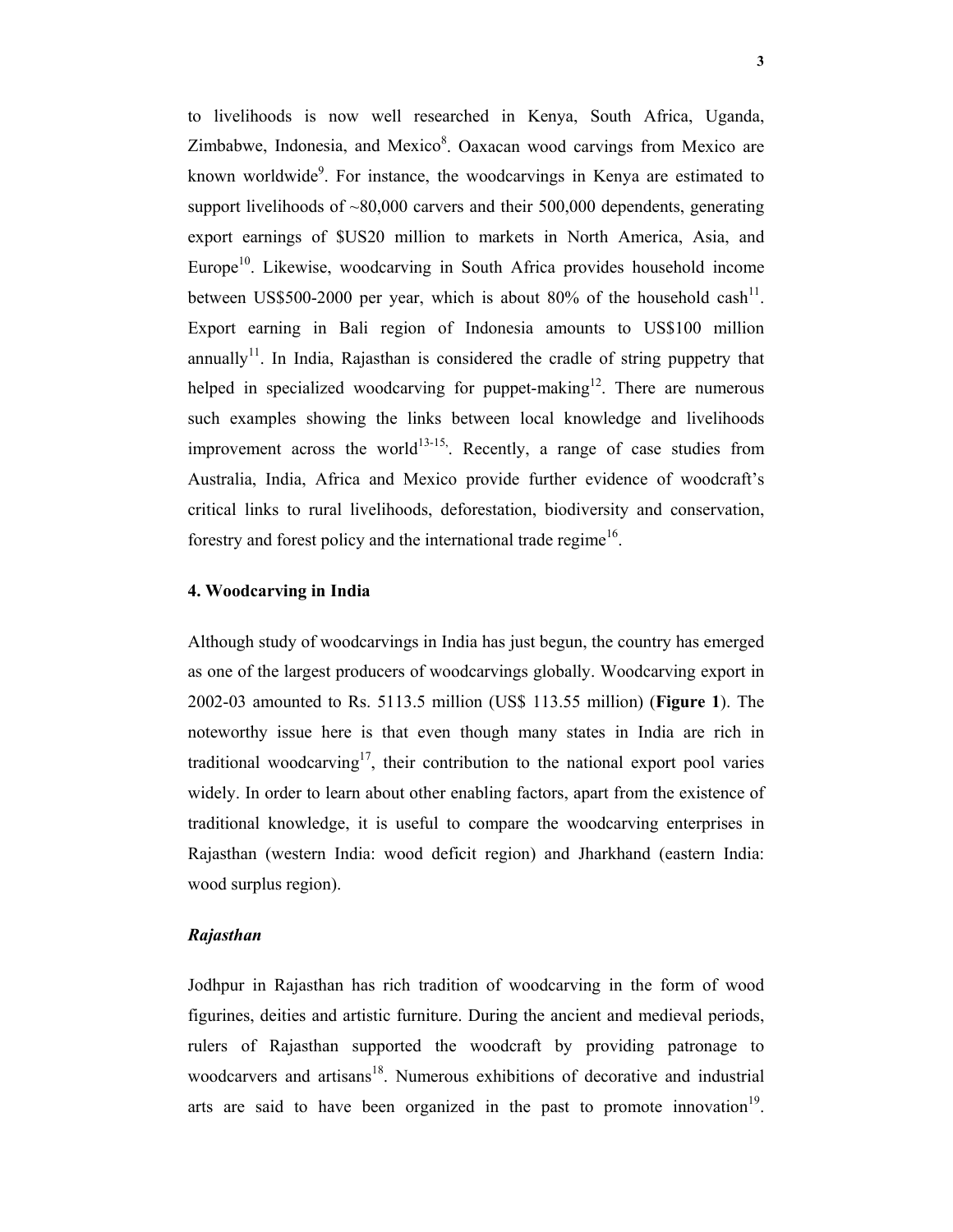Woodcarving has now developed into a leading enterprise that thrives partly on local wood from plantations and partly on purchase of wood from adjoining states (chiefly from Uttar Pradesh). Woodcraft industry in Jodhpur now provides employment to more than 1,00,000 people and generates exports worth Rs. 400 crores annually<sup>20</sup>. Indeed, the anecdotal sources suggest that exports have grown in recent years and the value could now be as high Rs. 1200 crore. Woodcarving contributes substantially to household income too ranging between Rs. 20,000 to Rs. 37,000 per annum depending upon the skills of woodcarvers<sup>19</sup>. Although this income is substantial compared to the average per capita income of India (Rs.12,414), the profit margins on woodcraft products manufactured by artisans are only 7-10% while profit margins for exporters are as high as  $25-35\%^{21}$ . This is very similar to other traditional knowledge based enterprises where middlemen earn 35-40% of the total profit<sup>22</sup>.

## *Jharkhand*

Similar to Jodhpur, many districts in Jharkhand too have rich tradition of woodcraft. Jharkhand is particularly known for deities, artistic furniture and variety of musical instruments known locally as arbansi, bansuri, damama, dhak, dhamsa, dhol, ghanta, jurinagra, karha, kartal, madanvari, mandar, manjhira, nagara, sahnai, sankh, singa, tasa, thapchanchu, visamdhanki etc. In addition, toy making is also developing as a new craft industry using a variety of soft wood trees available in plenty within Jharkhand. The contribution of woodcraft to household income or the total volume of trade in Jharkhand is not known, but our preliminary survey indicates that the exports are negligible and the average household income for artisans who sell their products locally remains below Rs. 8000 annually.

## *Comparative position in Rajasthan and Jharkhand*

This stark difference in the two states, as discussed above, is intriguing and begs the question as to why the woodcarving knowledge in Jharkhand does not contribute substantially to household incomes? There are many conditions that can explain why the markets may not have worked in favour of poor people<sup>23</sup>, but, in addition to the necessary pre-condition of existence of local knowledge,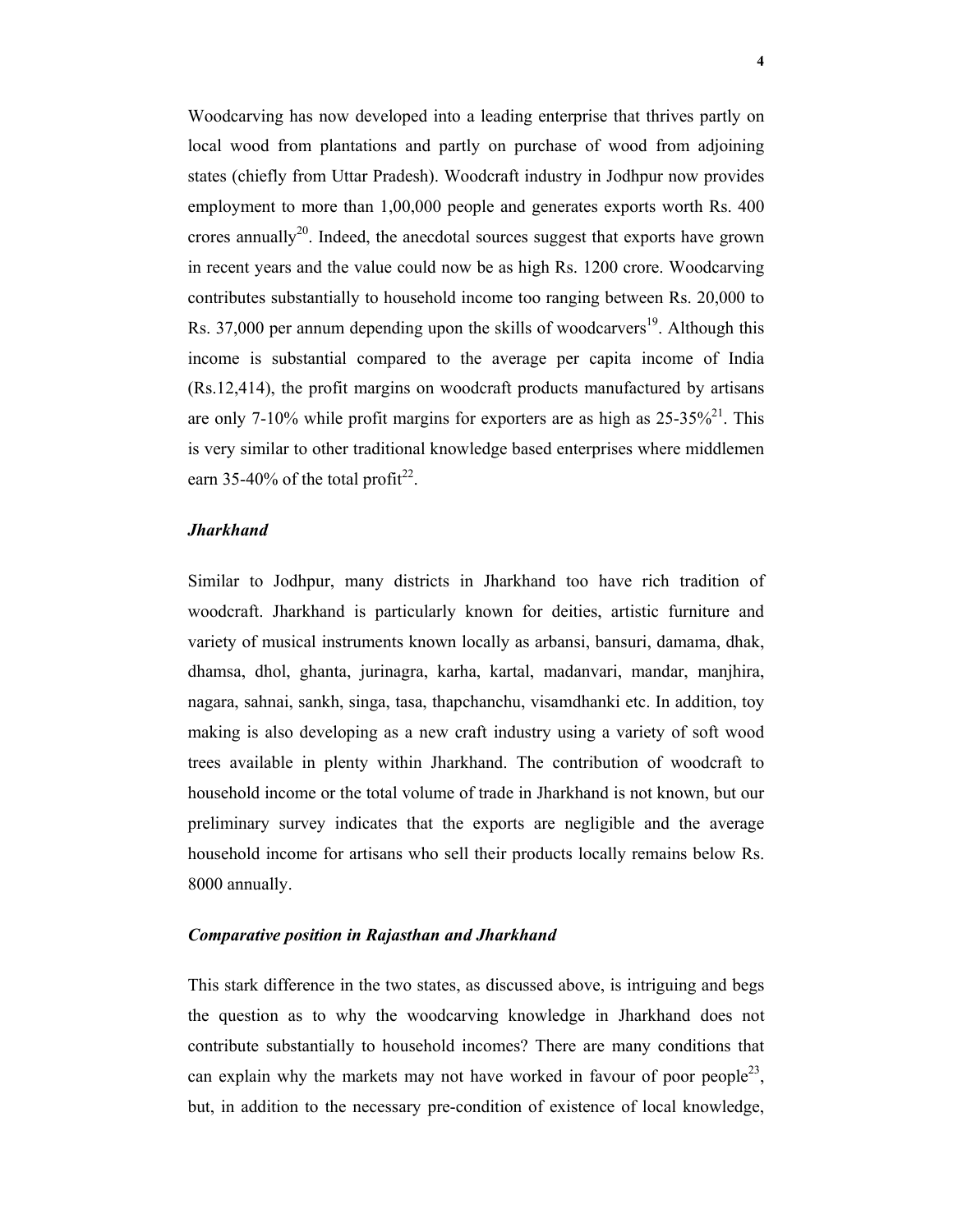three additional factors may have contributed to the growth of woodcraft industry in Jodhpur compared to Jharkhand. First, a supportive policy environment and governance is necessary to promote woodcarving industries as an important contribution to livelihoods improvement. Jharkhand being the newly created state, it has only recently issued a policy intent to boost the manufacturing of sophisticated and intricate handicrafts in cane, bamboo, woodcarving and lacbased items, while government has vigorously promoted and encouraged woodcraft industry in Rajasthan. Second, infrastructure has a decisive effect on development. Woodcarving industry in Jodhpur benefited from the infrastructural support such as an outstanding road network, communication, electricity and export promotion facilities including dry ports. Such facilities are comparatively less developed in Jharkhand. Indeed, Jharkhand has to travel 80% of the distance to reach the level equivalent to the state with the best infrastructure in India, compared to 56.9 for Rajasthan<sup>24</sup>. Lastly, a vigorous investment to promote tourism in Rajasthan provides a ready market and buyers from all over the world. In Jharkhand, however, organized tourism is yet to develop.

#### *Can woodcarving trade reconcile development and conservation?*

Woodcarving cases are often dealt with other non-timber forest products (NTFP) in literature. Some of the recent studies involving NTFP (including woodcarving) suggest that NTFP trade is unlikely to reconcile development and conservation of natural forests unless powerful innovations are put in place. A recent study that forms part of the world's largest and most comprehensive NTFP research is a case in point. On the basis of the analysis of 55 cases across Asia, Africa and Latin America, the study team at Center for International Forestry Research (CIFOR) concludes that commercial production of non-timber forest products is not likely to reconcile the goals of conservation and development. "More of the one tends to mean less of the other<sup> $n<sup>25</sup>$ . How can we link this knowledge to field and policy</sup> action related to woodcarvings?

Although specific studies in India are required, but it seems efforts to achieve NTFP-based development need to create conditions that enable people to intensify forest product management and production and improve their market access. But because these same conditions tend to have negative impacts on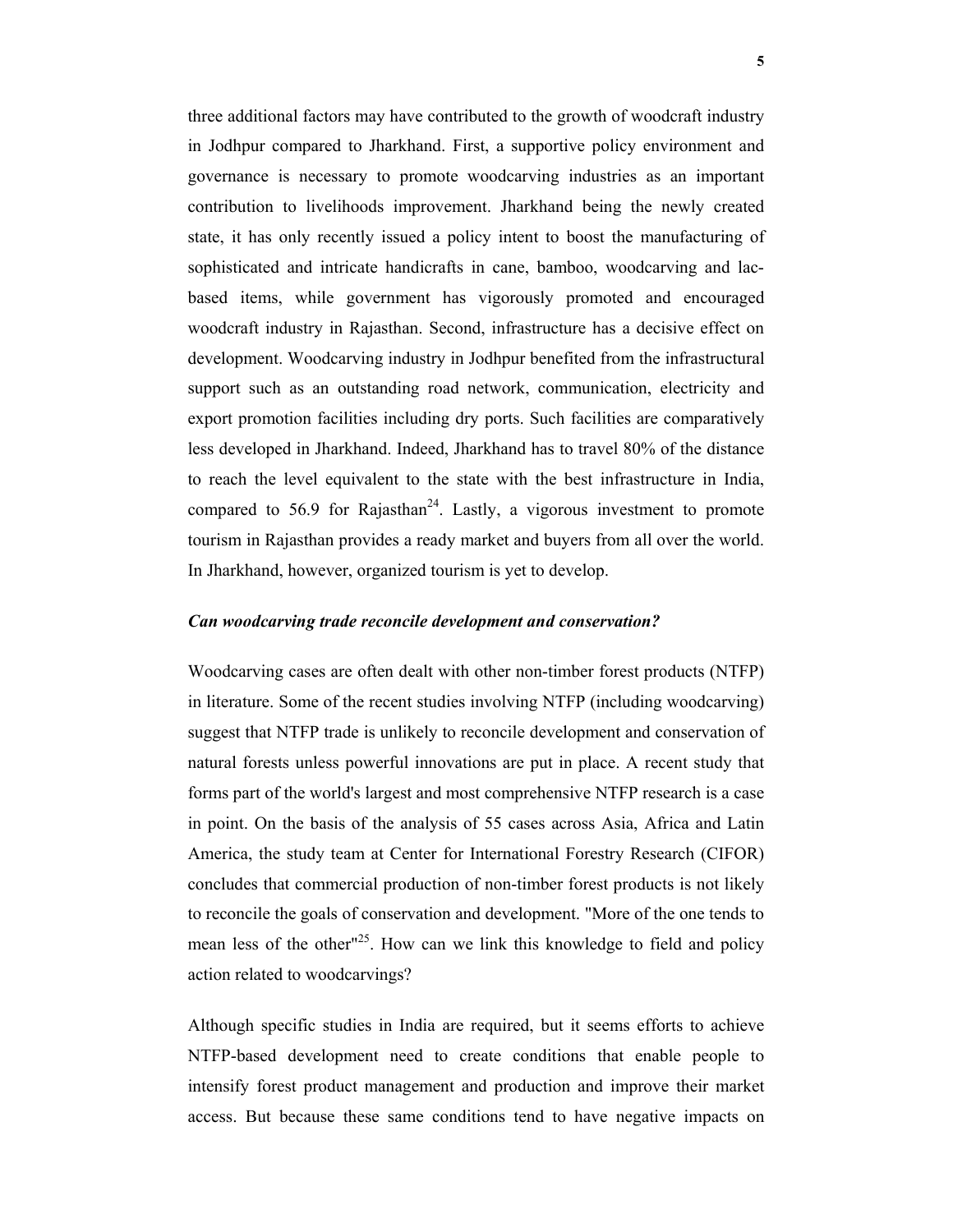natural forests we may have to promote tree-growing in agroecosystems to solve the dilemma and craft win-win solution for conservation and livelihoods. Governments and conservation and development organizations working in this area need to understand these trade-offs before attempting the reconciliation of development and conservation. The case of Jharkhand woodcarving can be categorized towards the subsistence strategy while Rajasthan case can be categorized as supplementary strategy<sup>26</sup>. The efforts may have to be directed towards the wood production for carvings locally in agroecosystems.



Figure 1: India's exports of woodcraft (source: updated from ref. 13 and citations therein).

# **5. Further opportunities for action research to strengthen livelihoods and conservation**

From the exploratory discussion here, we can infer that a comparatively much better policy and governance, good infrastructure and a growing tourism play vital role in supporting local artisans and entrepreneurs to use their traditional knowledge for generating large household incomes. States desirous of promoting woodcraft as a revenue earning and poverty reduction strategy will do well in addressing the issues identified here.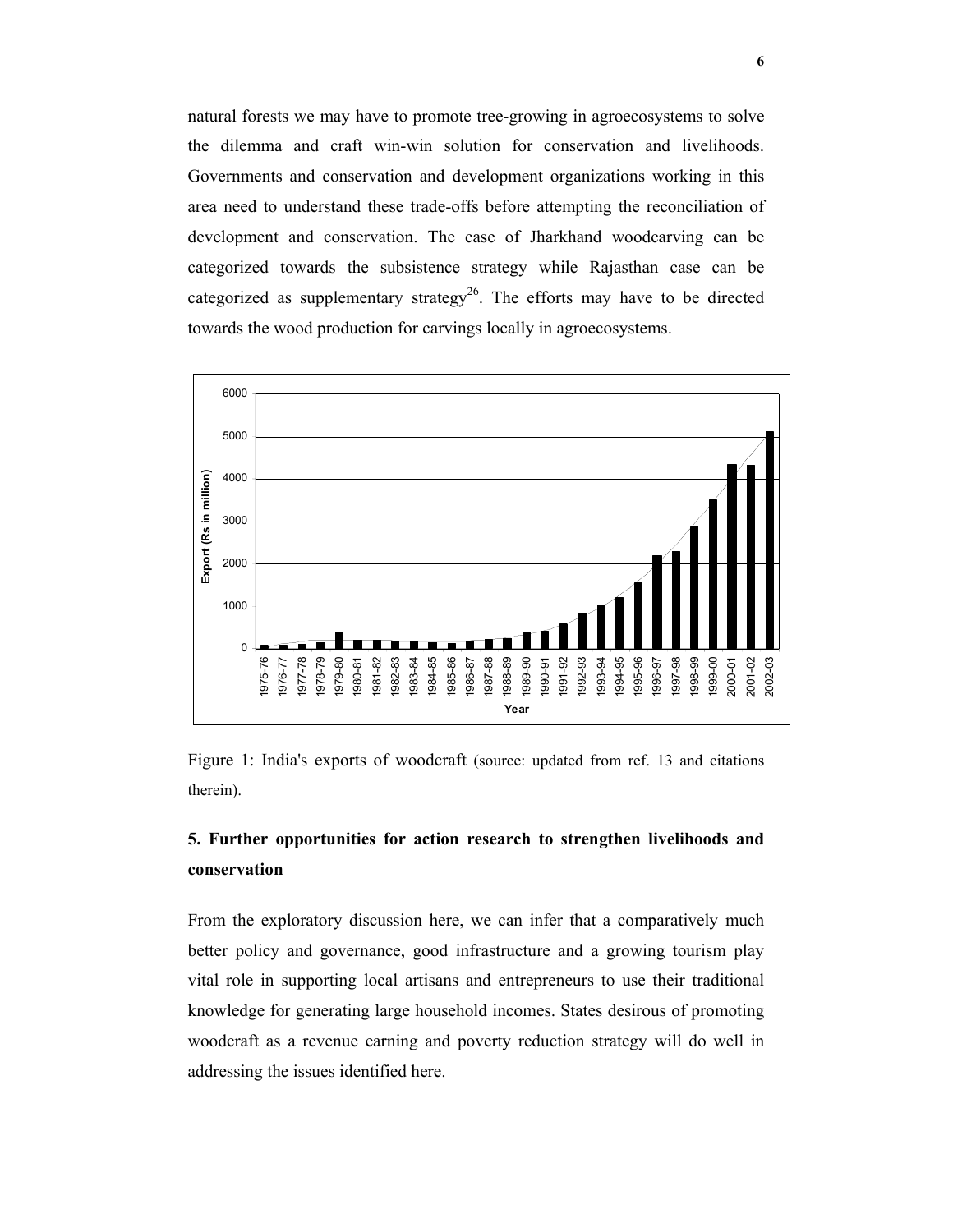Emergence of woodcarving as an important source of income to local artisans worldwide has three other advantages too: it facilitates long-term locking-up of carbon in carved wood coupled with creation of new carbon sequestration potential through intensified tree-growing; supports local knowledge on woodcarving and tree-growing, therefore, further strengthens livelihoods; and it also helps in promoting local trade and industry as a revenue-earning activity for the local governments. Processes such as these are expected to enhance the ability of developing countries to participate in the growing global economy.

Although some perspective is discernible from the available literature that traditional knowledge on woodcarving can support livelihoods improvement with suitable interventions identified here, robust studies are urgently required. Studies are also required to find ways to integrate the woodcarving enterprise with joint forest management (JFM). It has been pointed out that although JFM has succeeded in arresting the forest degradation, its poverty reduction objective has not been fulfilled. Kumar  $(2002)^{27}$  notes: "JFM regime reflects the social preference of the rural nonpoor, and that the poor are net losers over a 40-year time horizon". There is a possibility that collaboration of JFM committees and wood-based private enterprise can contribute to the household income of rural people by using their knowledge to add value to wood. Wood-carving industry offers a promise in this regard. Well-designed action research will go a long way in providing insights that can both promote the livelihoods of the poor people and link it through joint forest management for possible supply of raw material to woodcarvers.

Promoting woodcarving is expected to encourage application of other forms of traditional knowledge and skills such as tree-growing in agroecosystems to supply raw material for woodcarving enterprise. Because the species useful for woodcarving are often overexploited in forests, tree-planting in agroecosystems by local communities should be encouraged to supply wood for making woodcarving and reduce pressure on the forests. Integration of traditional knowledge with modern science and technology can bring new innovations. Innovations with already existing skills and knowledge such as woodcarving rather than completely new interventions—may be a better option to concurrent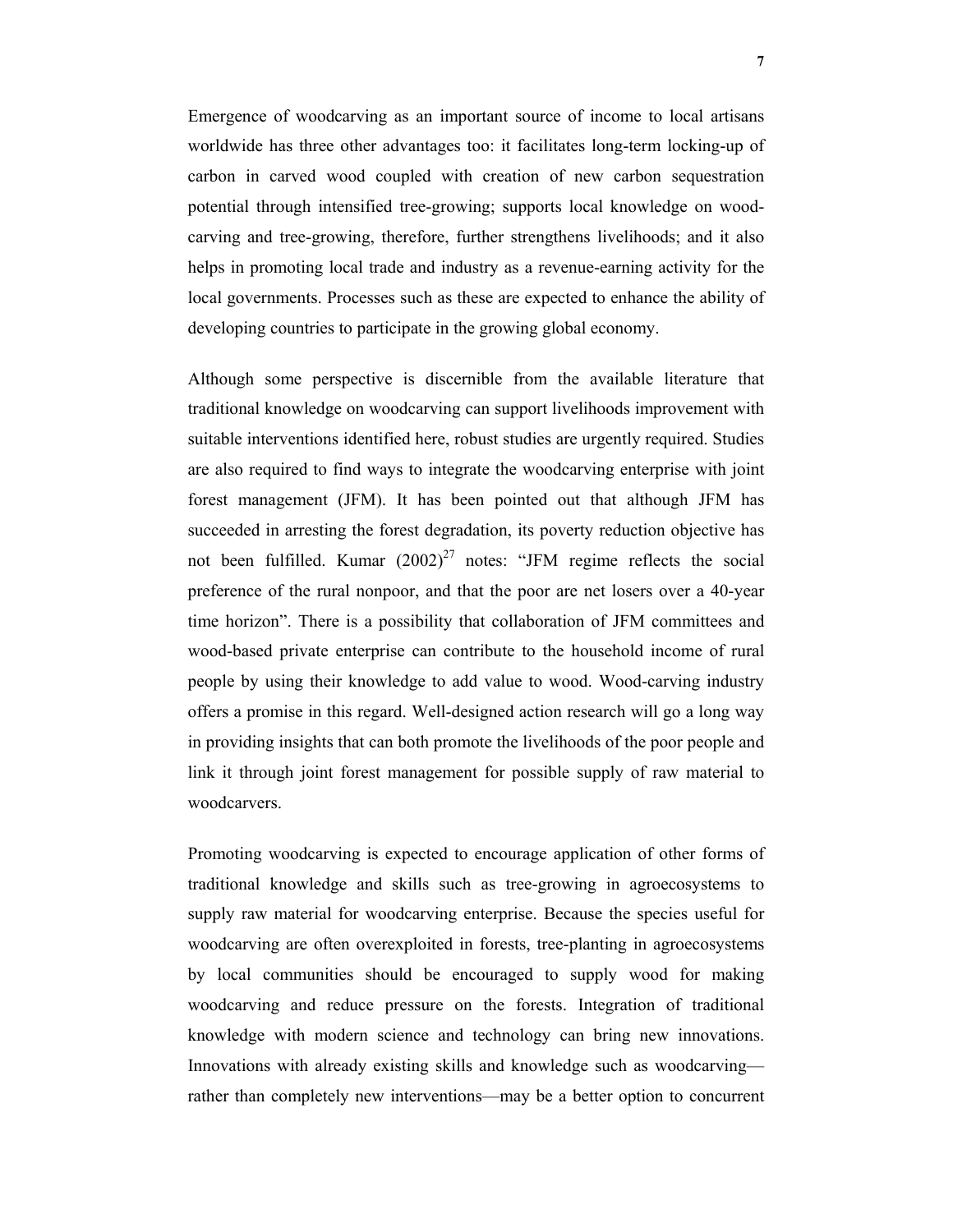efforts aimed at poverty reduction, livelihoods improvement and biodiversity conservation.

**Acknowledgements:** DNP acknowledges many stimulating discussions on forests and livelihoods with Dr. Brian Belcher, Center for International Forestry Research, Indonesia, Dr. Sonya Dewi, World Agroforestry Center, Bogor, Indonesia, Dr. Peter Jipp, Dr. Grant Milne and Dr Jill Blockhus, World Bank, Washington, D.C. The views expressed here are those of the authors and not necessarily those of the organizations to which they are associated or have been associated.

#### **References**

-

4. Pandey D N, *Ethnoforestry: Local Knowledge for Sustainable Forestry and Livelihood Security*, (Himanshu/AFN, New Delhi) 1998.

5. Henshilwood C S *et al.*, Emergence of modern human behavior: Middle Stone Age engravings from South Africa, *Science*, **295** (2002) 1278-1280.

6. Conard N J, Palaeolithic ivory sculptures from southwestern Germany and the origins of figurative art. *Nature*, **426** (2003) 830-832.

7. *Science, Traditional Knowledge and Sustainable Development*, (ICSU Series on Science for Sustainable Development No. 4: International Council for Science, Paris, France), 2002.

8. Ruiz-Pérez M, Belcher B et al., Markets drive the specialization strategies of forest peoples. *Ecol*. *Soc*., **9**(2) (2004), 4. [online] http://www.ecologyandsociety.org/vol9/iss2/art4/

9. Chibnik M, *Crafting Tradition: The Making and Marketing of Oaxacan Wood Carvings*. (University of Texas Press, Austin), 2003.

10. Obara A O, Höft M G and Höft R, Neem, Azadirachta indica A. Juss. (Meliaceae), and its potential for sustainable woodcarving in Kenya. *Econ. Bot.*, **58**(2004) 98-111.

11. Belcher B *et al*., *Planning for woodcarving in the 21st century*, (Center for International Forestry Research (CIFOR), Bogor, Jakarta, Indonesia) 2002.

12. Plowright P S, The desacralization of puppetry: a case history from Rajasthan. *New Theatre Quarterly*, **21**(2005) 273-298.

13. Omeja P, Obua J and Cunningham A B, Regeneration, density and size class distribution of tree species used for drum making in central Uganda. *African J. Ecol.*, **42** (2004) 129-136.

14. McSweeney K, The dugout canoe trade in Central America's Mosquitia: Approaching rural livelihoods through systems of exchange. *Ann. Assoc. Am. Geogr.*, **94** (2004) 638-661.

<sup>1.</sup> Pandey Neha and Prakash C, *Linking Knowledge to Action for Sustainable Development: An Overview of Literature*. FTI Working Paper No.5, (Forestry Training Institute, Jaipur, Rajasthan, India) pp. 217, 2006.

<sup>2.</sup> Sayer J A and Campbell B M, *The Science of Sustainable Development: Local Livelihoods and the Global Environment*, (Cambridge University Press, Cambridge, UK) 2004.

<sup>3.</sup> Adams W M, Aveling R, Brockington D, Dickson B, Elliott J, Hutton J, Roe D, Vira B and Wolmer W, Biodiversity conservation and the eradication of poverty. *Science* **306** (2004) 1146- 1149.